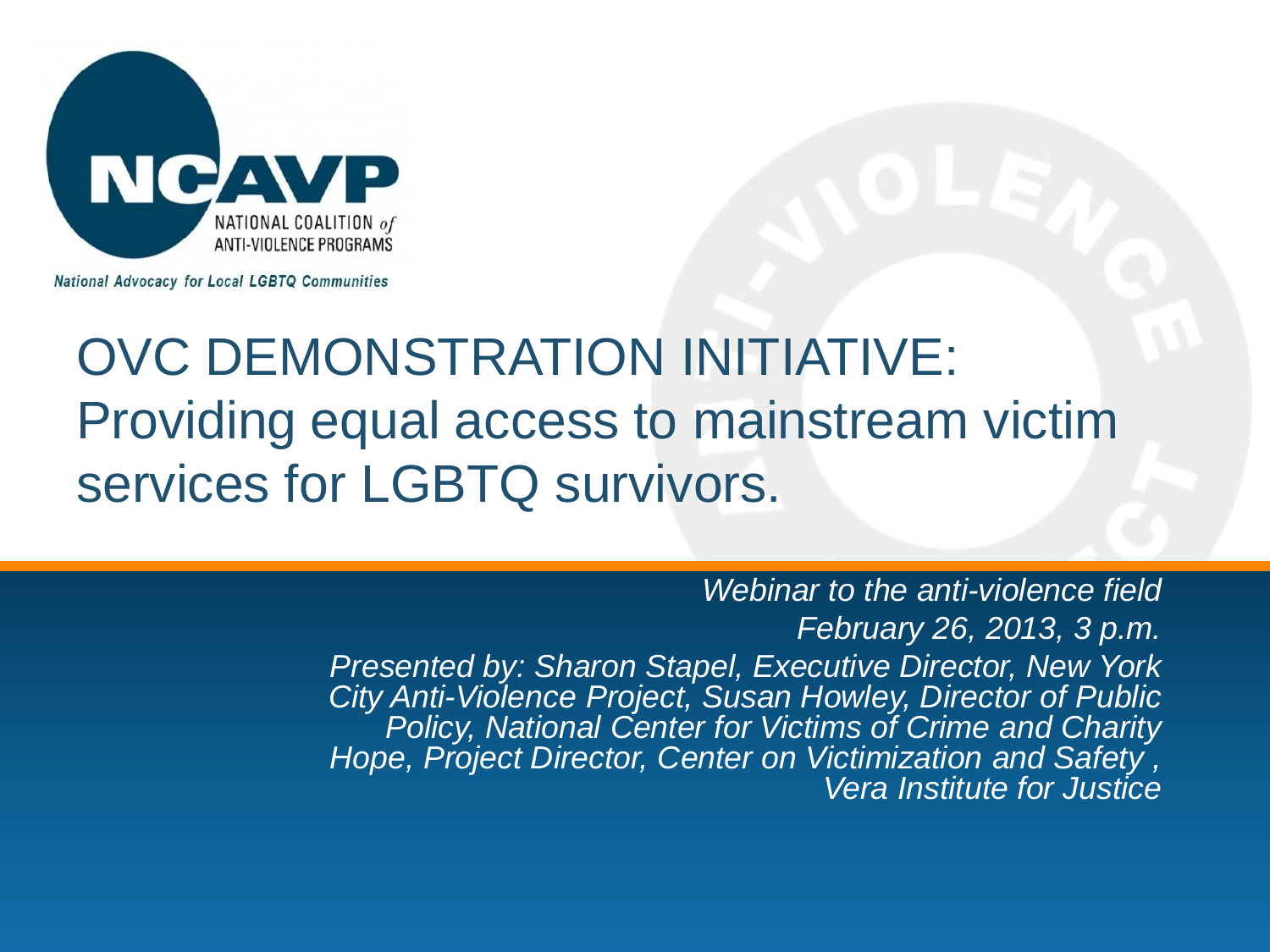## **HANDOUT!**

• While we wait, please download this handout that is available online for a limited time in the chat box.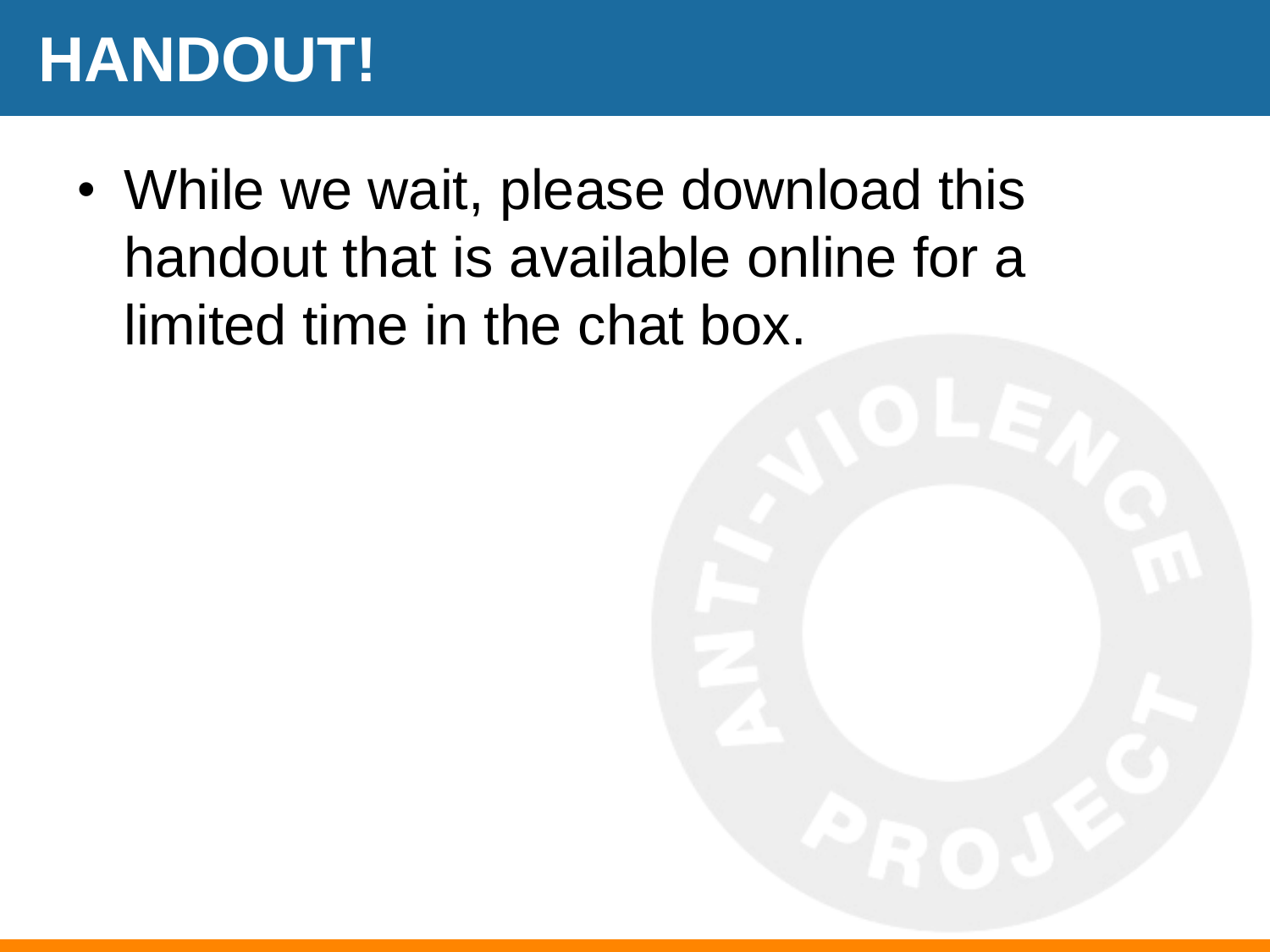#### **OVC DEMONSTRATION INITIATIVE: Providing equal access to mainstream victim services for LGBTQ survivors.**

 This Webinar was produced by the New York City Gay and Lesbian Anti-Violence Project under cooperative agreement 2011-VF-GX-K026 awarded by the Office for Victims of Crime, Office of Justice Programs, U.S. Department of Justice. The opinions, findings, and conclusions or recommendations expressed in this Webinar are those of the contributors and do not necessarily represent the official position or policies of the U.S. Department of Justice.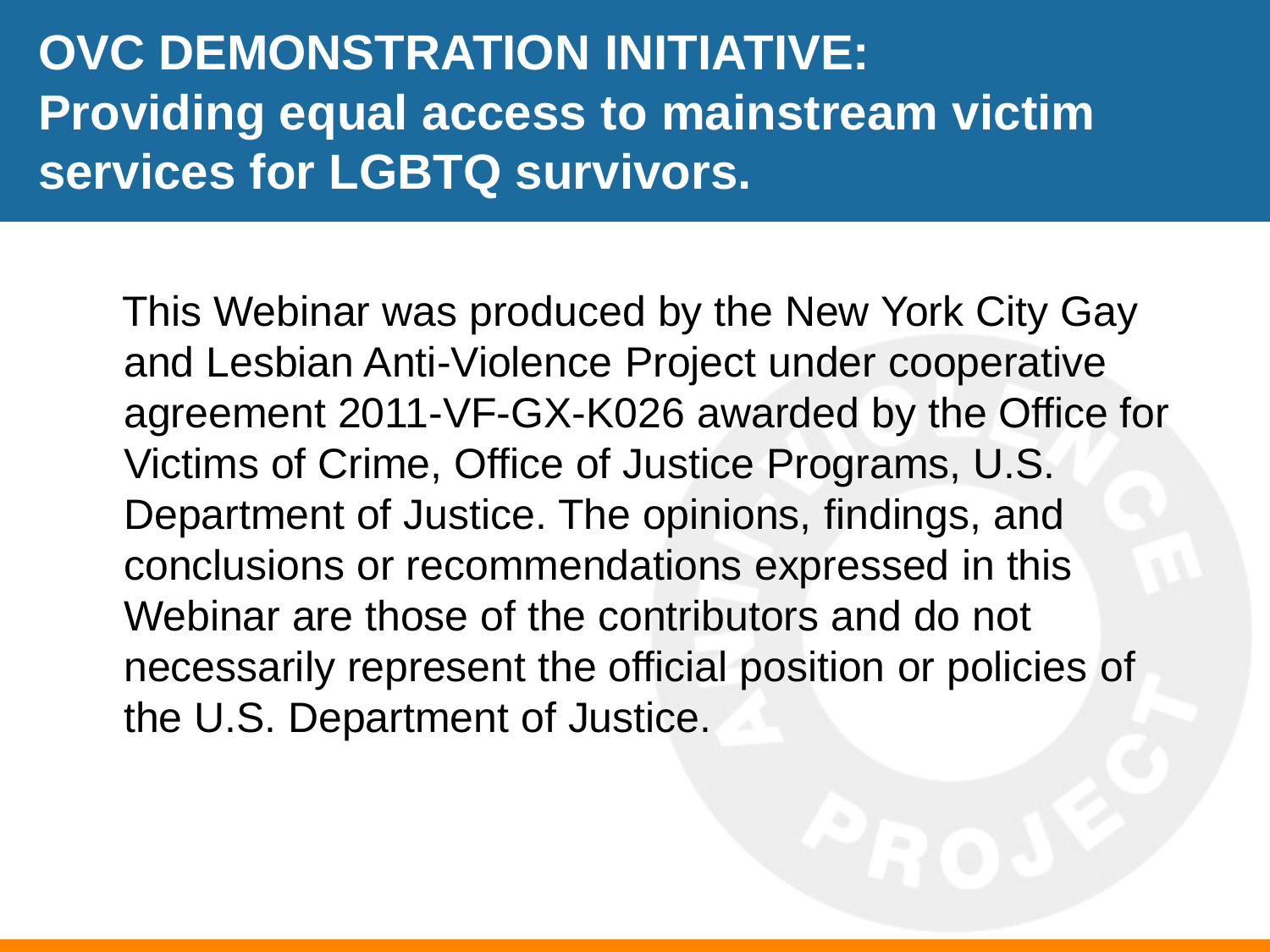

#### **National Coalition of Anti-Violence Programs (NCAVP)\_**

NCAVP is a collaboration of 40+ member organizations in twentyfour states working to end anti-LGBTQ violence through peer support, technical assistance, public responses, advocacy, training and education, and documentation.

> **Warm line for the National LGBTQ Training and Technical Assistance Center: 1.855.AVP.LGBT (1-855-287-5428)**

**Deaf/Hard of hearing accessible AIM**: **AVPlgbt Prefer e-mail?** Join NCAVP's national technical assistance list serve for current and potential OVW grantees. For more information contact: **[info@ncavp.org](mailto:info@ncavp.org)**.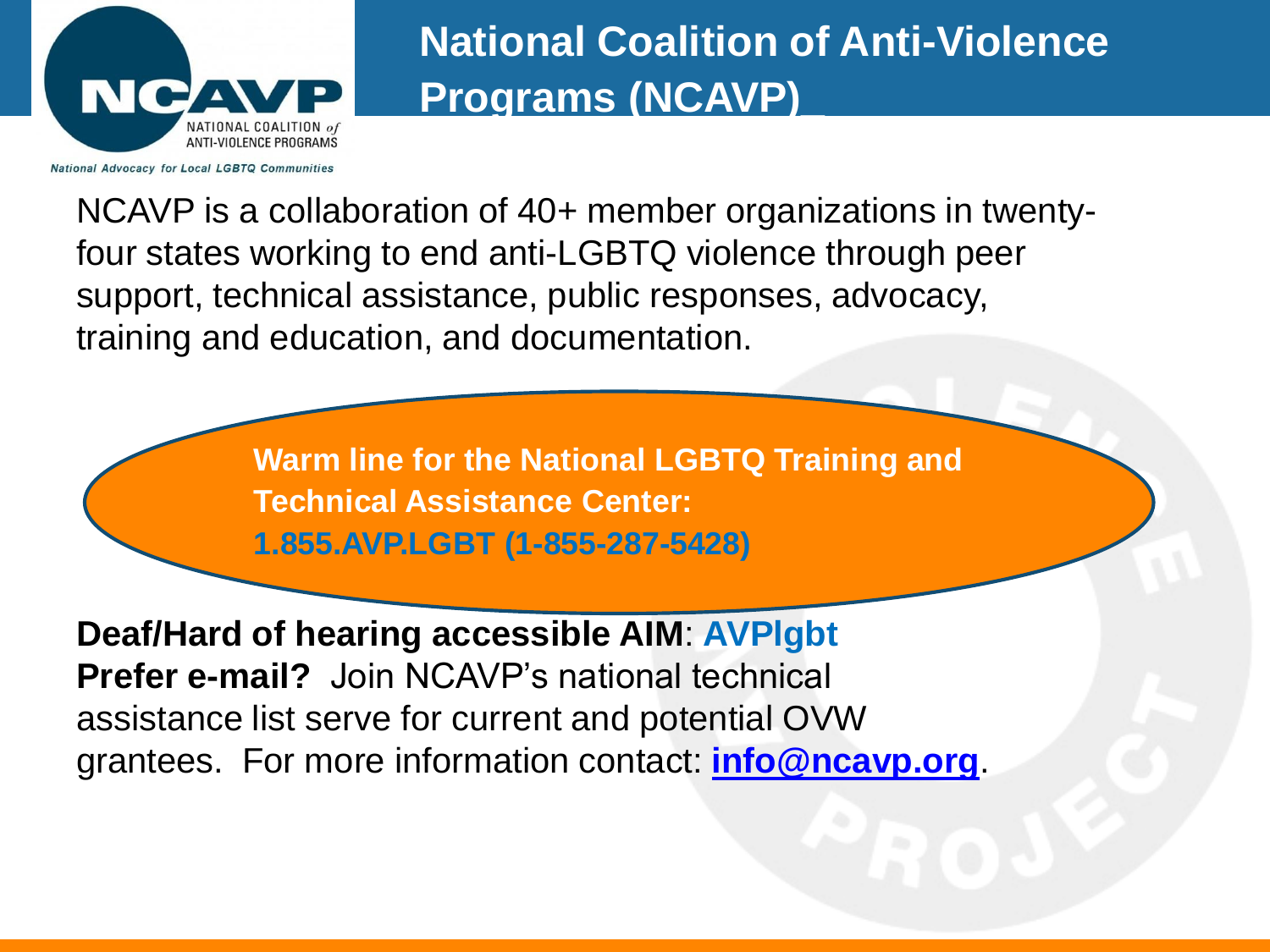## **What we're doing: partners**

- Demonstration site partners:
	- Northeast **The Network/La Red** (MA, [www.tnlr.org](http://www.tnlr.org/)) and **In Our Own Voices** (NY, [www.inourownvoices.org\)](http://www.inourownvoices.org/) working on *urban sexual violence* issues with **The Center for Hope and Healing, Rape Crisis Center of Greater Lowell** (MA, [www.centerforhopehealing.org](http://www.centerforhopehealing.org/))
	- Southeast: **The Lodge** (FL, [www.thelodgemiami.org\)](http://www.thelodgemiami.org/) and **United 4 Safety** (GA, [www.united4safety.org](http://www.united4safety.org/)) working on *urban domestic violence issues* with **Women in Distress** (FL, [www.womenindistress.org](http://www.womenindistress.org/)); and
	- Midwest: **OutFront Minnesota** (MN, [www.outfront.org\)](http://www.outfront.org/) and **BRAVO** (OH, [www.bravo-ohio.org](http://www.bravo-ohio.org/)) working on *rural sexual and hate violence issues* with **The Sexual Violence Center** (MN, [www.sexualviolencecenter.org](http://www.sexualviolencecenter.org/)).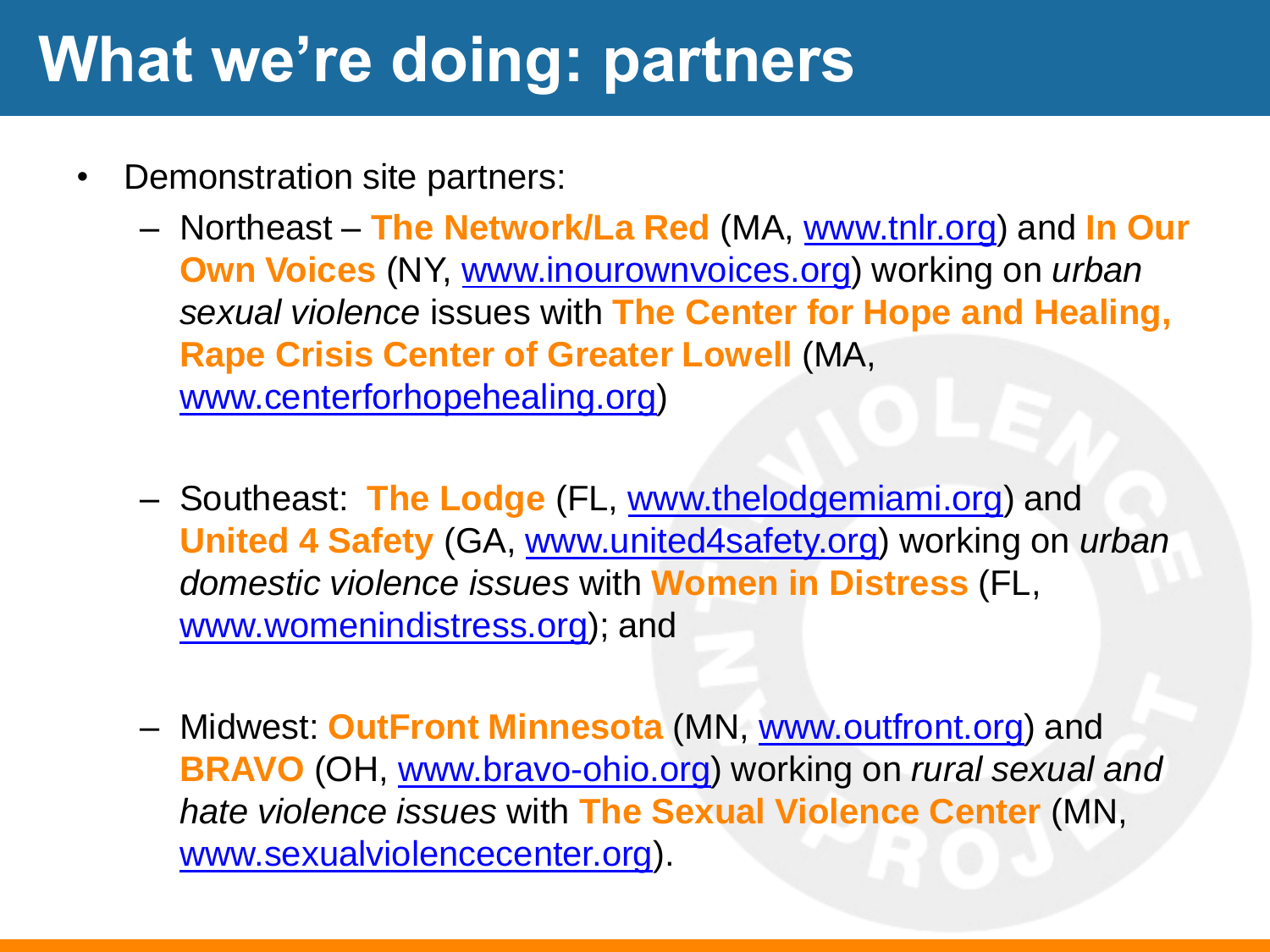## **Project Partners**

- National Center for Victims of Crime Mission is "to forge a national commitment to help victims of crime rebuild their lives." [www.crimevictims.org](http://www.crimevictims.org/)
- Vera Institute of Justice

 "Making justice systems fairer and more effective through research and innovation."

[www.vera.org](http://www.vera.org/)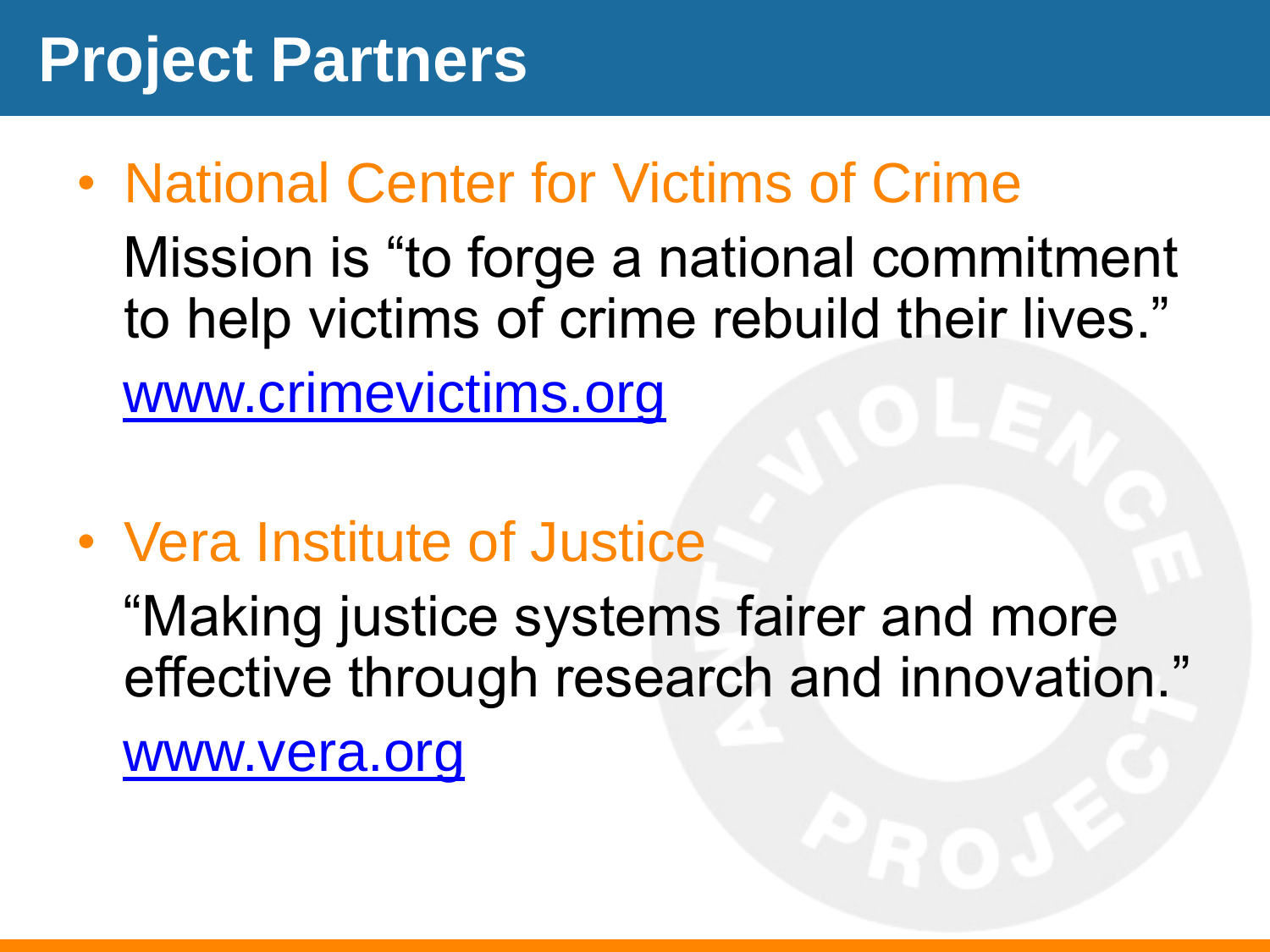## **Today's webinar**

- Today we'll review:
	- Why we're doing a demonstration initiative
	- What the initiative is
	- Where we are
	- Where we are going

We'll have an opportunity for Q&A and your feedback at the end of the presentation.

\*\*Don't forget to get a copy of the handout in the chat box**.**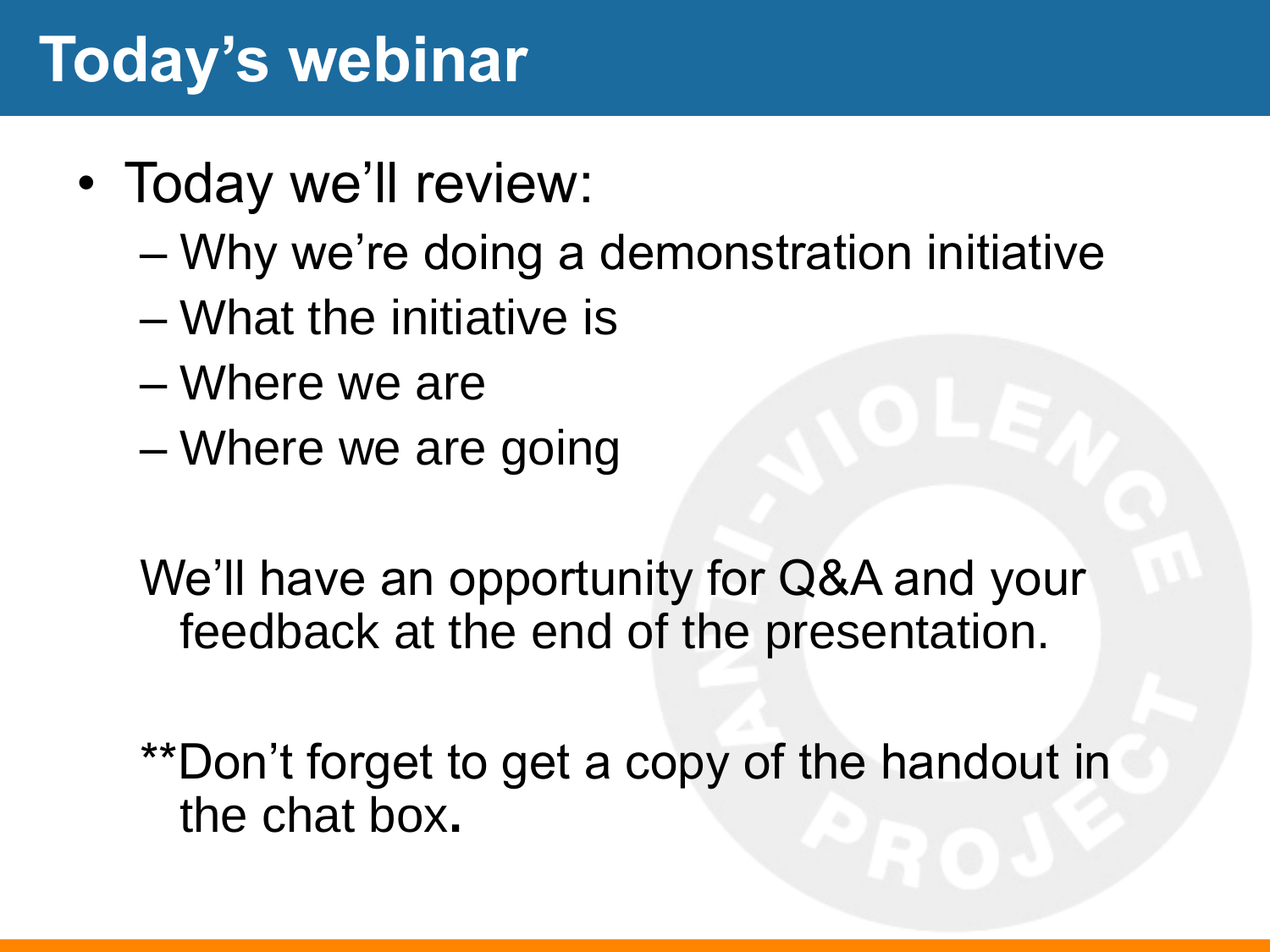## **Why this demonstration initiative**

- Violence against and within lesbian, gay, bisexual, transgender and queer (LGBTQ) communities occurs at the same or higher rates as other communities but with far fewer culturally competent resources to meet survivors needs.
- *National Intimate Partner and Sexual Violence Survey (NISVS) 2010 Findings on Victimization by Sexual Orientation,* CDC.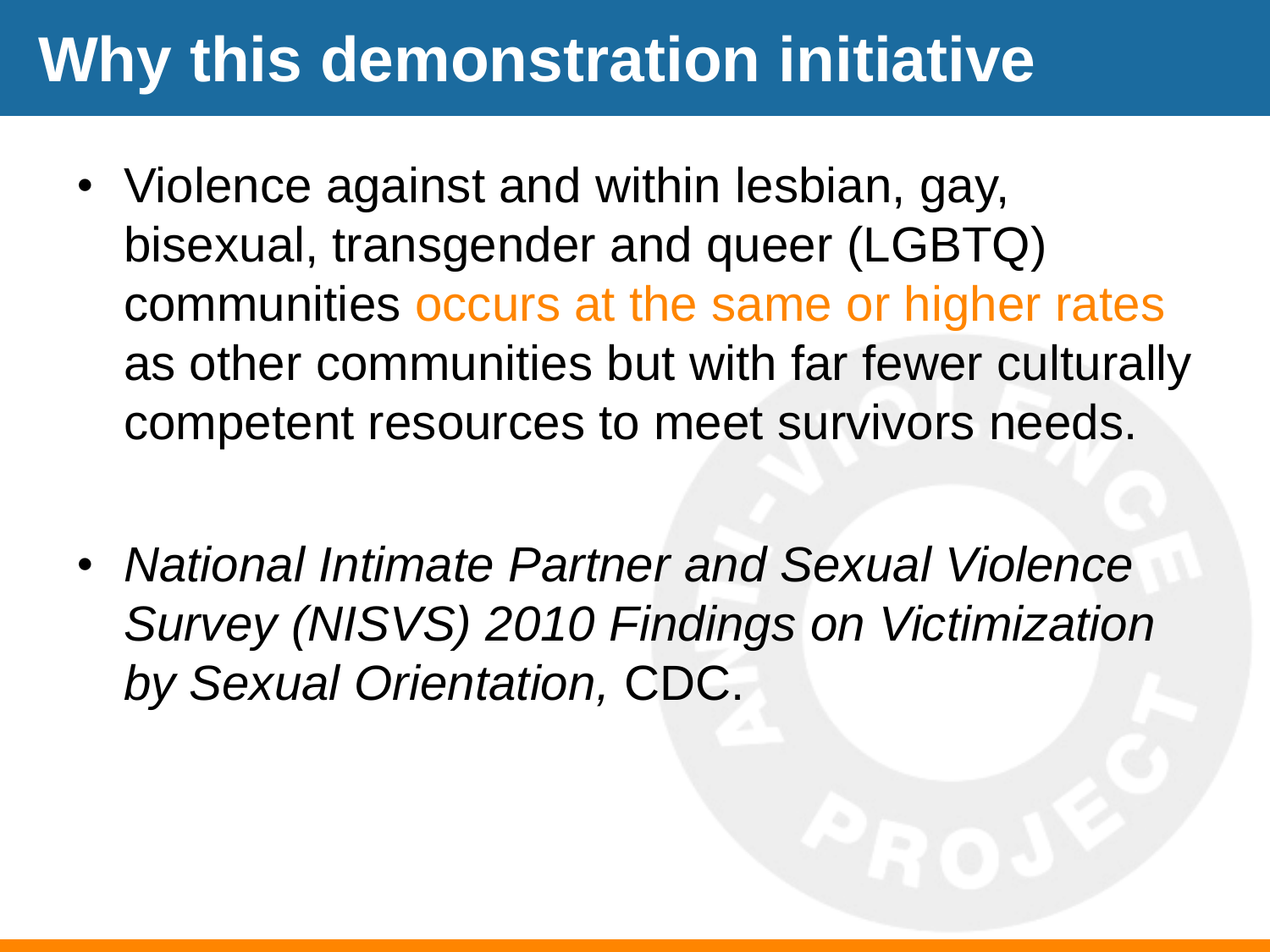## **Why this demonstration initiative**

- Mainstream victim service providers have not been adequately reaching and serving LGBTQ survivors.
- Project allows NCAVP, its local organizations, partners, and a national advisory committee, to create, test and evaluate models of TTA to create equal access to mainstream service providers for LGBTQ survivors that can be easily adapted across the country.
- Through three demonstration sites, this project will provide real-world examples of progress.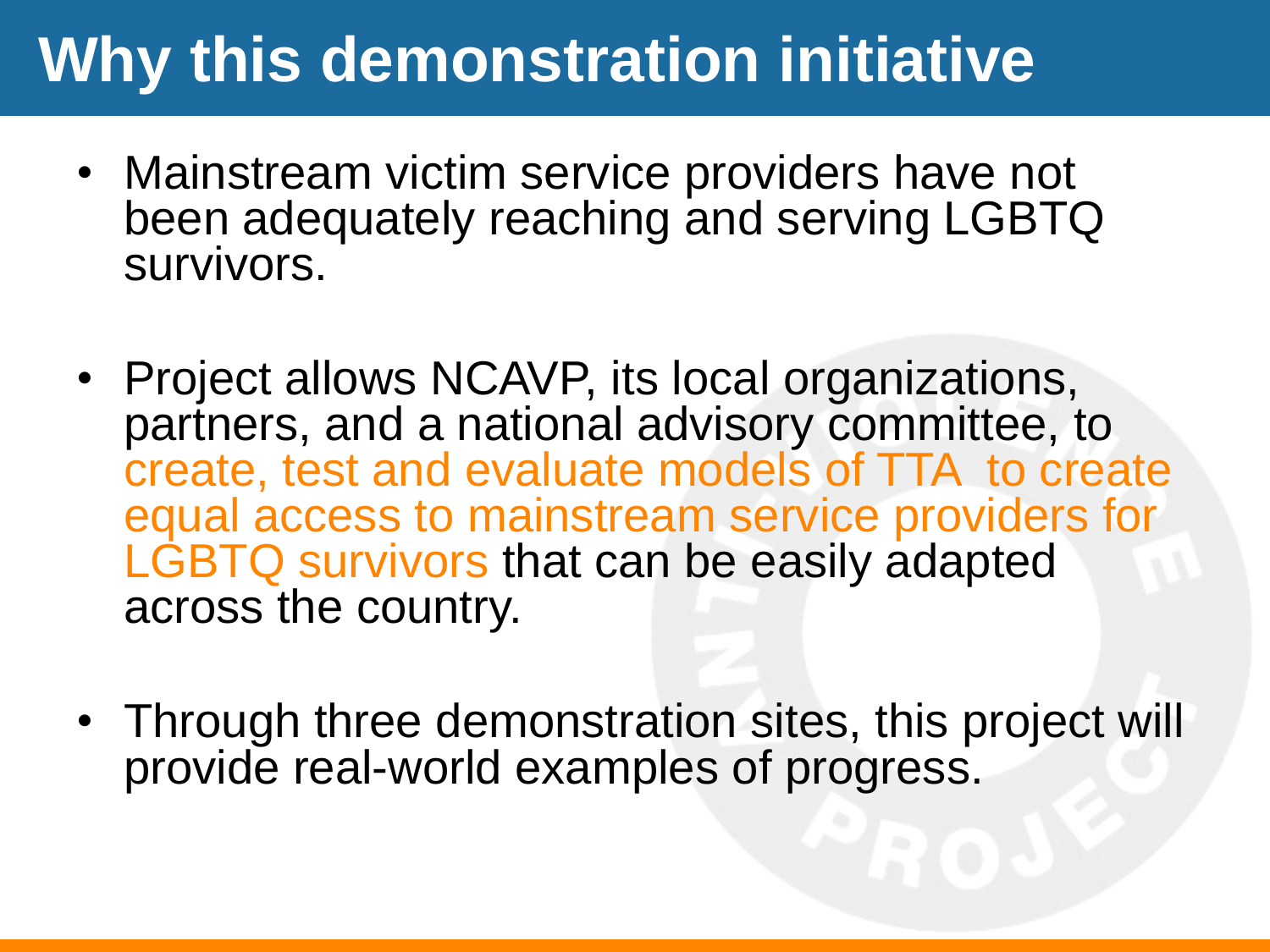## **What the demonstration initiative is**

- The project will:
	- determine primary indicators for success;
	- involve a national advisory committee in review and feedback at all project stages,
	- implement baseline and annual evaluations;
	- develop and implement strategies for addressing gaps in services and barriers to accessing these services in mainstream organizations;
	- create a compendium of strategies and materials for national TTA; and
	- develop protocols for outreach, advocacy, and services that will increase LGBTQ competency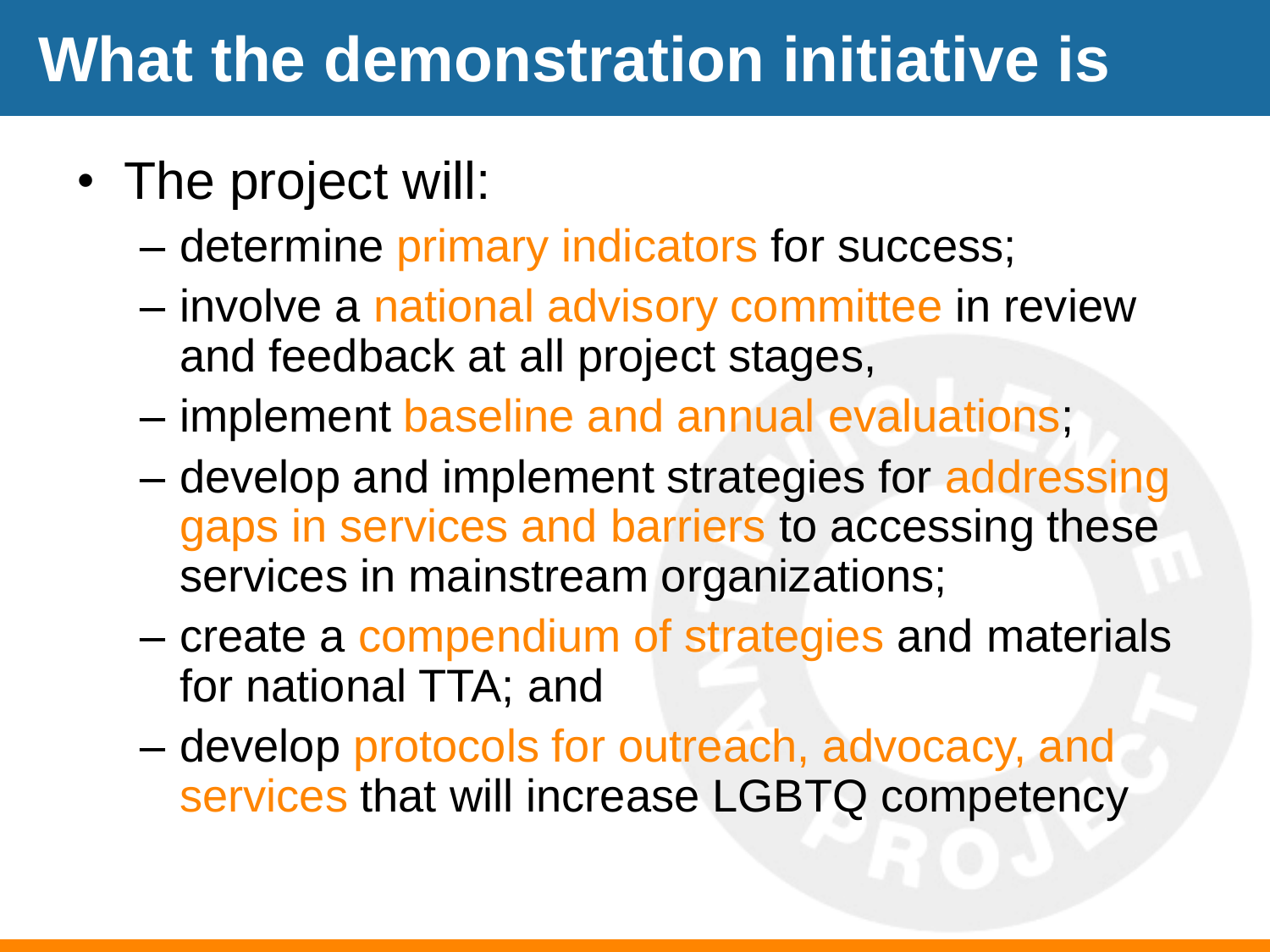## **What the demonstration initiative is**

#### **This is one of three LGBTQ-specific OVC sponsored demonstration initiatives. Others:**

- [Beyond Diversity Resource Center](http://beyonddiversity.org/), with the School of Social Work–Rutgers, demonstration project with six mainstream victim service providers from across the nation. Will enhance LGBTQ victim services by:
	- implementing organizational development strategies with participating organizations
	- offering relevant diversity training
	- developing organizational protocols
	- compiling compendium of project research, organizational development interventions, and provider best practices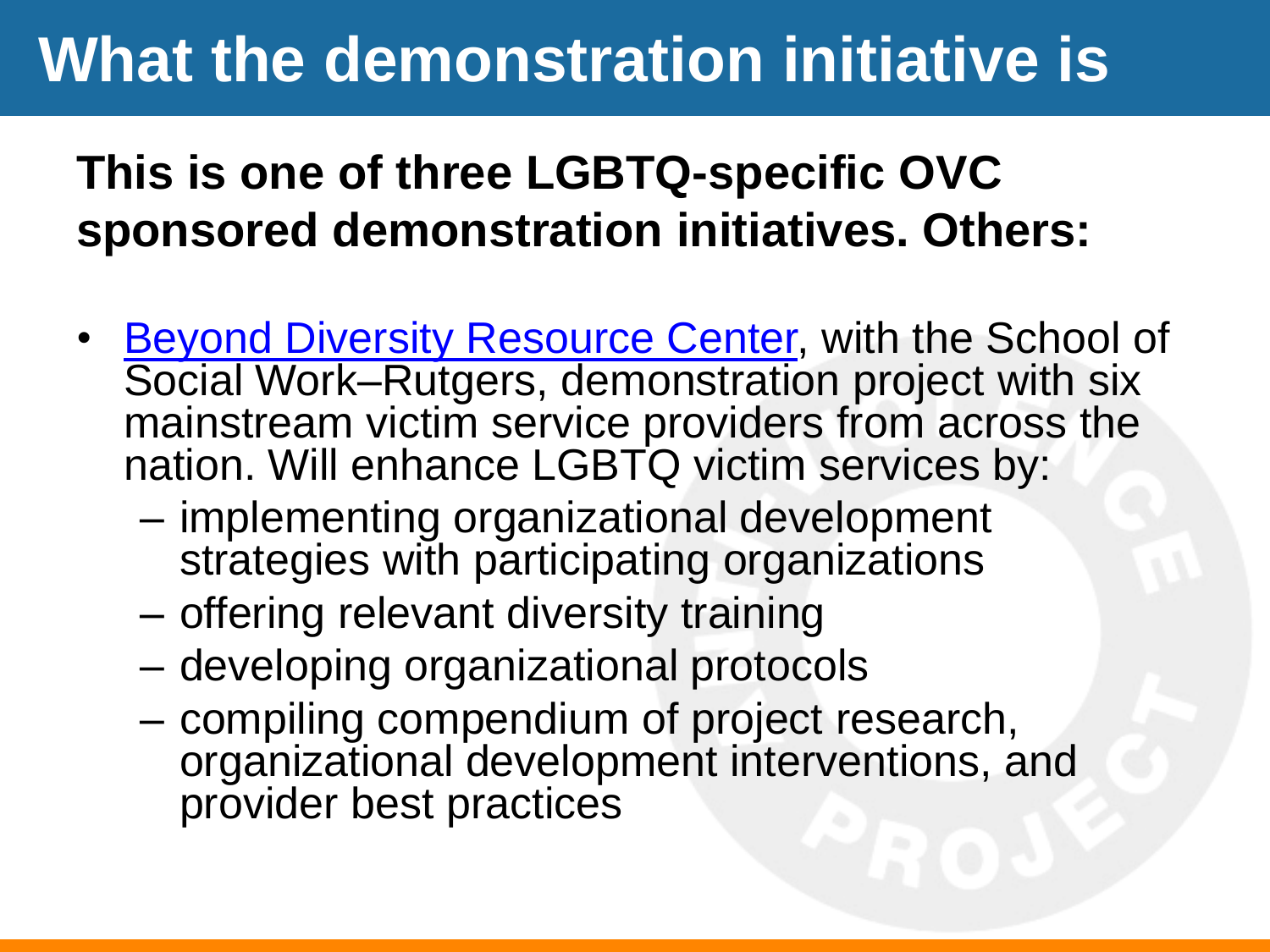## **What the demonstration project is**

- **[King County Coalition Against Domestic Violence](http://www.kccadv.org/) with the** North West Network of Bisexual, Trans, Lesbian & Gay Survivors of Abuse (NW Network), will create a nationally replicable model for improving LGBTQ crime victims' access to mainstream services. The proposal includes
	- Regional Response Model, which will mobilize mainstream victim service programs throughout King County to work together to ensure broad and meaningful access to LGBTQ victims.
	- Support 15–30 improvement sites, which will adopt specific access recommendations,
	- Regional response workgroups to develop practice and policy recommendations,
	- Policy advocacy through established crime-victim coalitions, and
	- Compilation of a Regional Response National Replication Toolkit.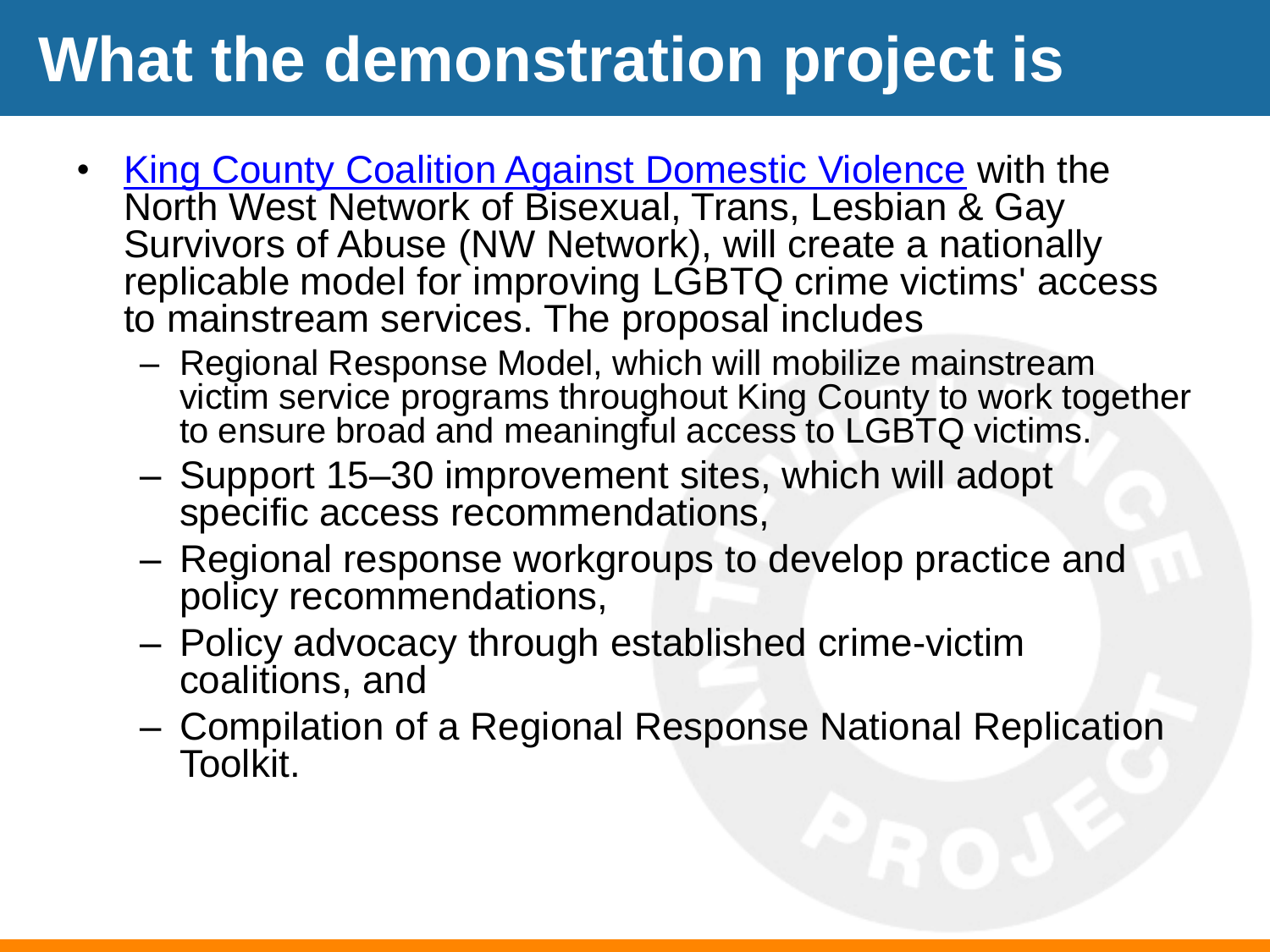## **What we're doing – Demonstration Initiative**

- The goal is to make all services available to LGBTQ survivors and to provide support for all service providers and community-based organizations to do this work
- Evaluative component will help us understand if our training and technical assistance have resulted in changes within organizations
- Make this information available to the field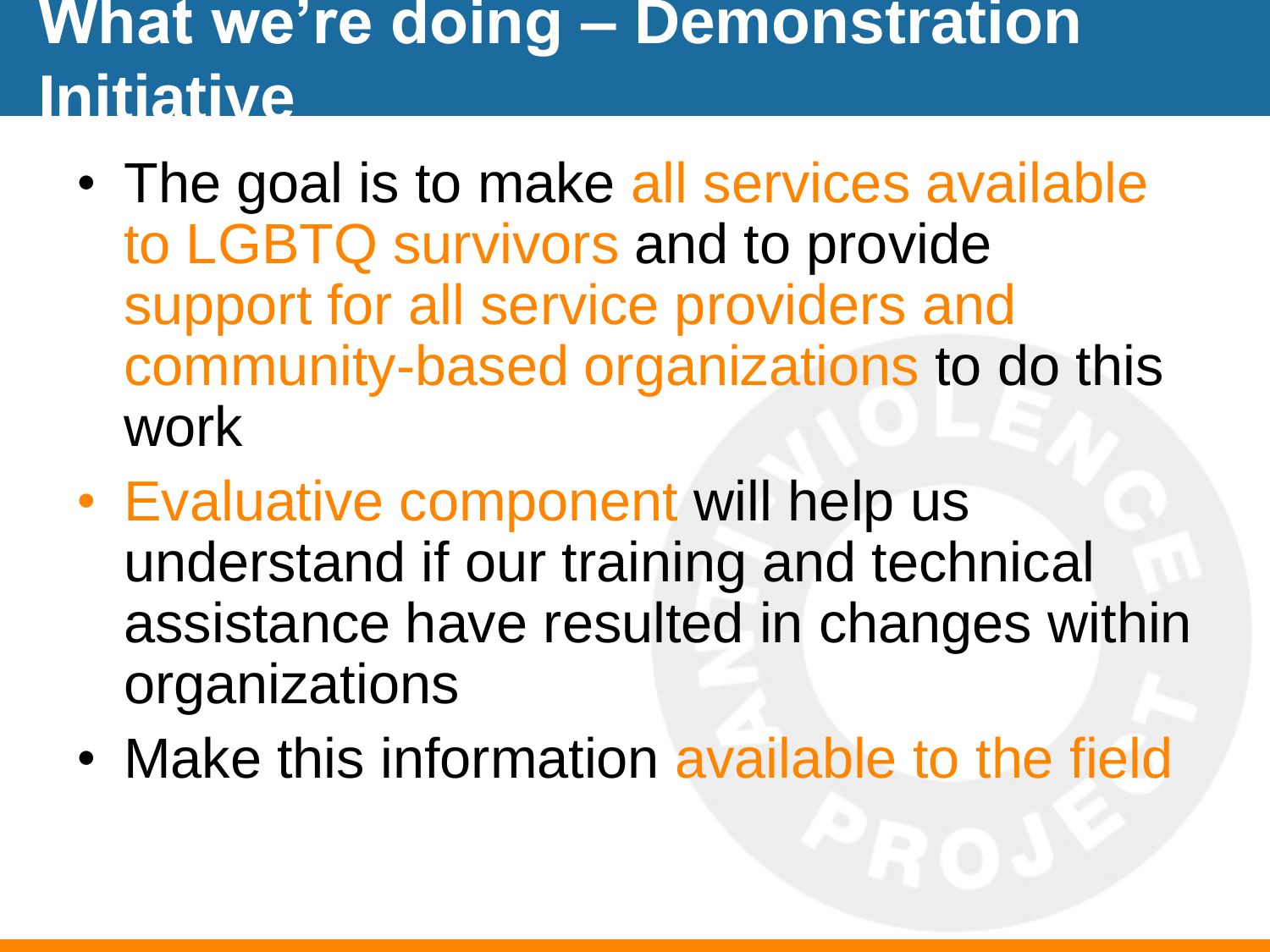## **Where we are--Process**

#### **Year 1**

- Develop performance indicators
- Collect baseline evaluation data
- Conduct needs assessment within each mainstream organization
- Develop training and technical assistance plan
- Work with NAC
- Begin providing training and technical assistance **Year 2**
- Continue training and technical assistance
- Continue work with NAC
- Collect annual evaluation data

#### **Year 3**

- Continue training and technical assistance
- Continue work with NAC
- Collect annual evaluation data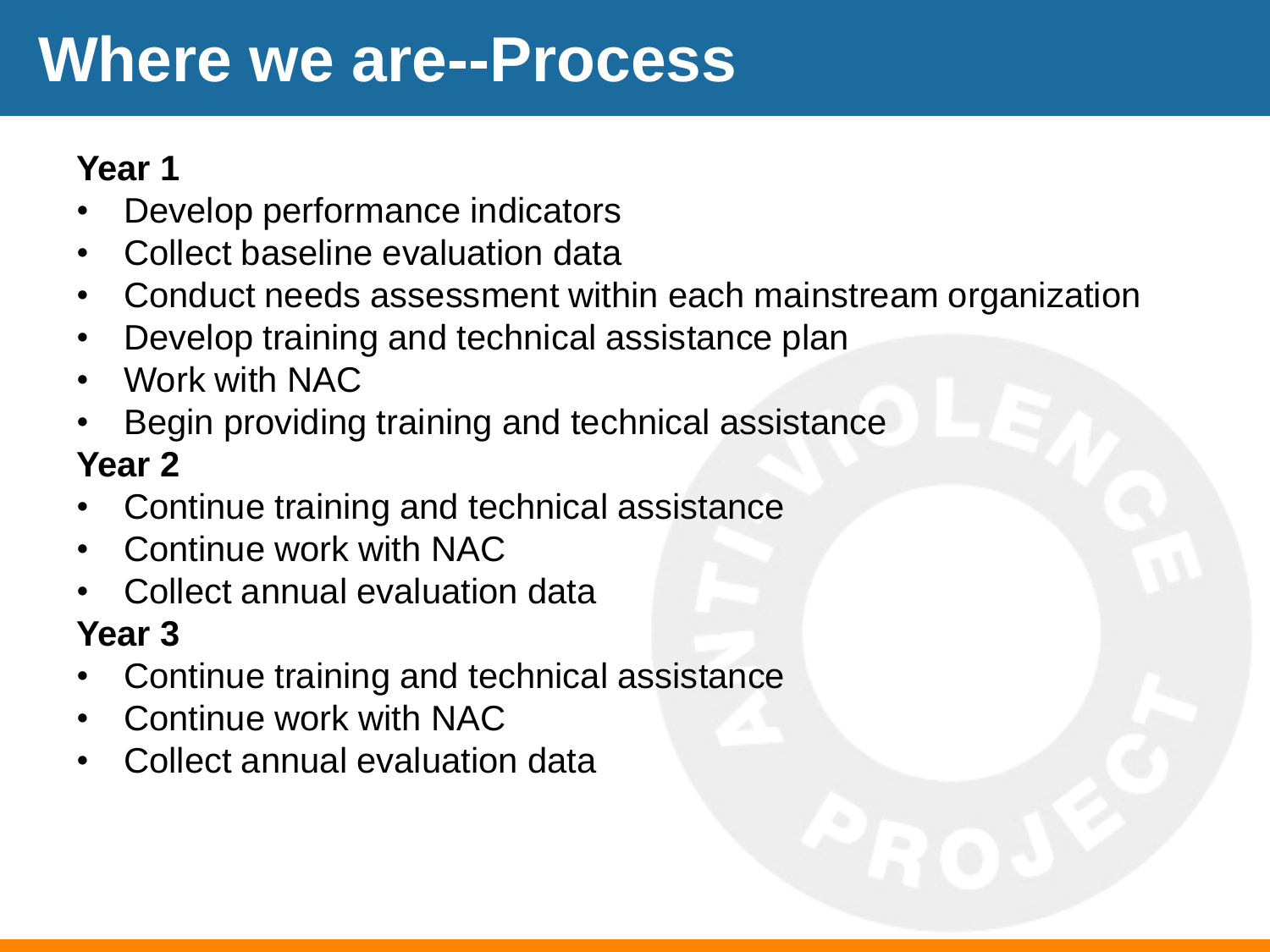## **Where we are – Performance indicators**

- Examined each of the demonstration sites by looking at 5 assessment categories and 25 performance indicators regarding their capacity to serve LGBTQ survivors
- Data collected summer of 2012 set the baseline for each organization. Will be used to measure progress*, if any*, over the next two years, associated with TTA.
- We will review one indicator per category for this webinar using data from each of the demonstration sites.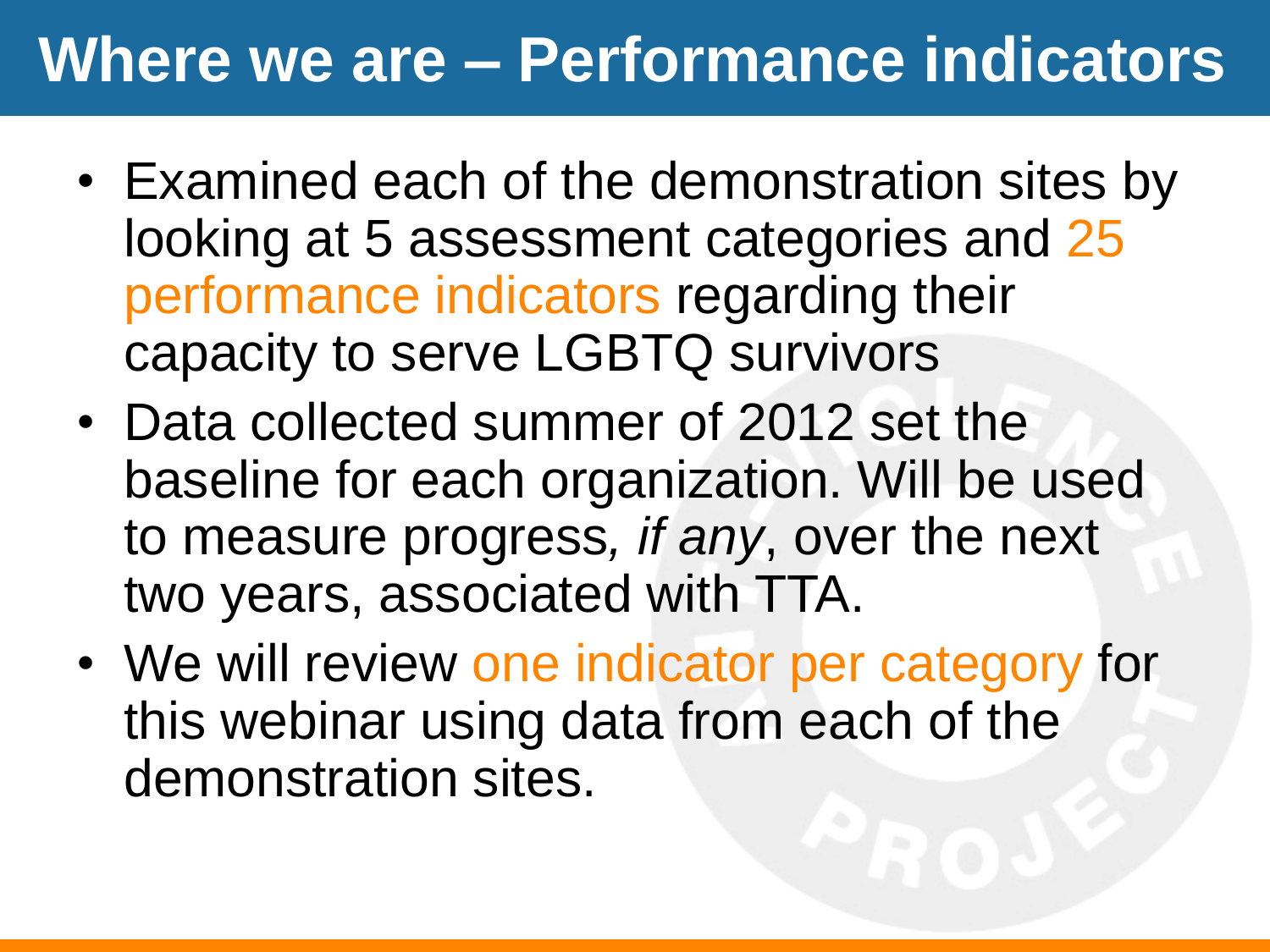## **Sample baseline indicators and data**

• See handout

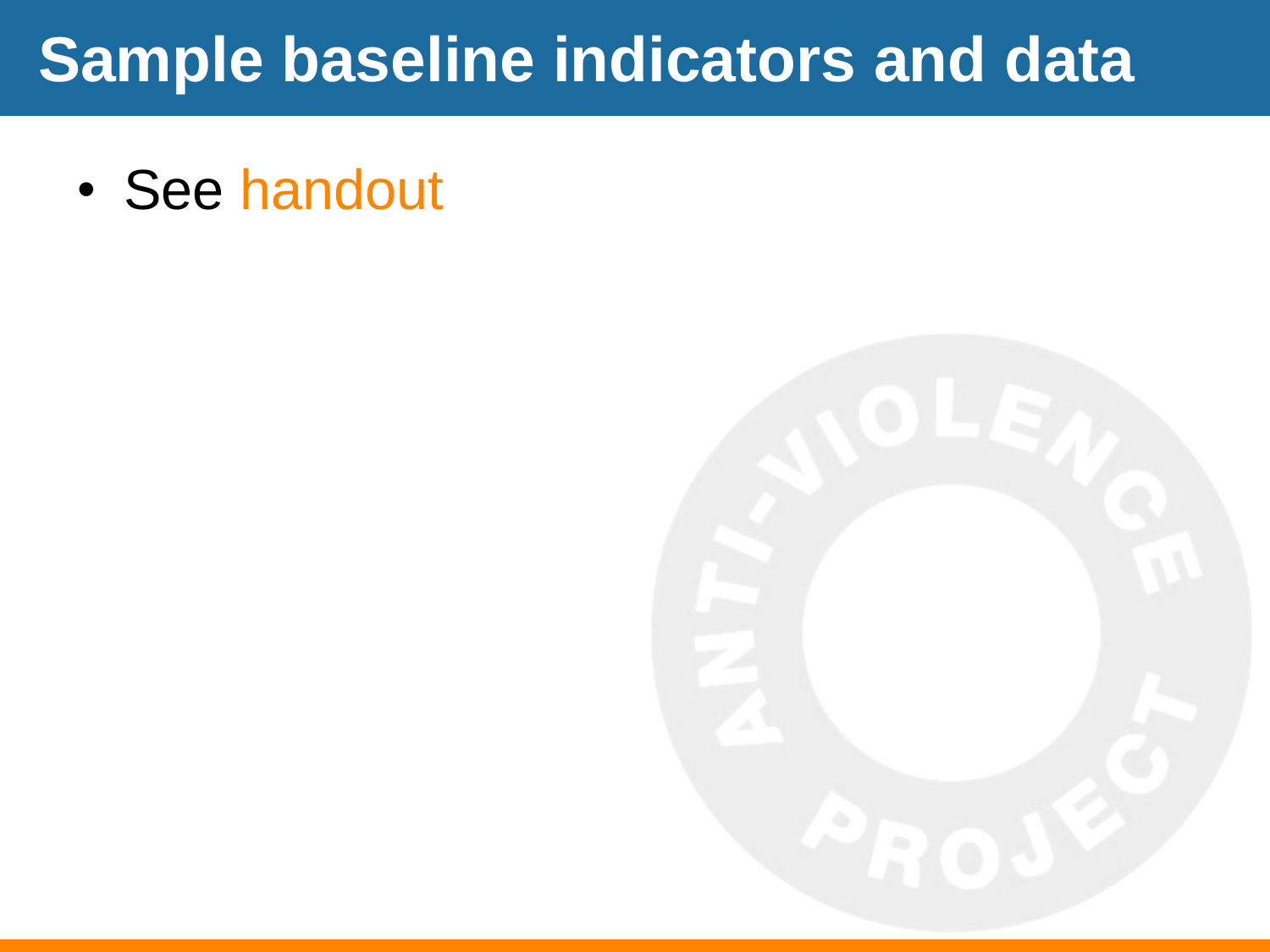# **Category 1: Organizational capacity**

- **Indicator 5: Strength of relationship Agency <—> LGBTQ org/group as reported by most Agency staff (i.e., >50%).**
- **Finding:** 4 of 12 staff (33.3%) reported either that they know who the contact people are at an LGBTQ organization and have some interaction.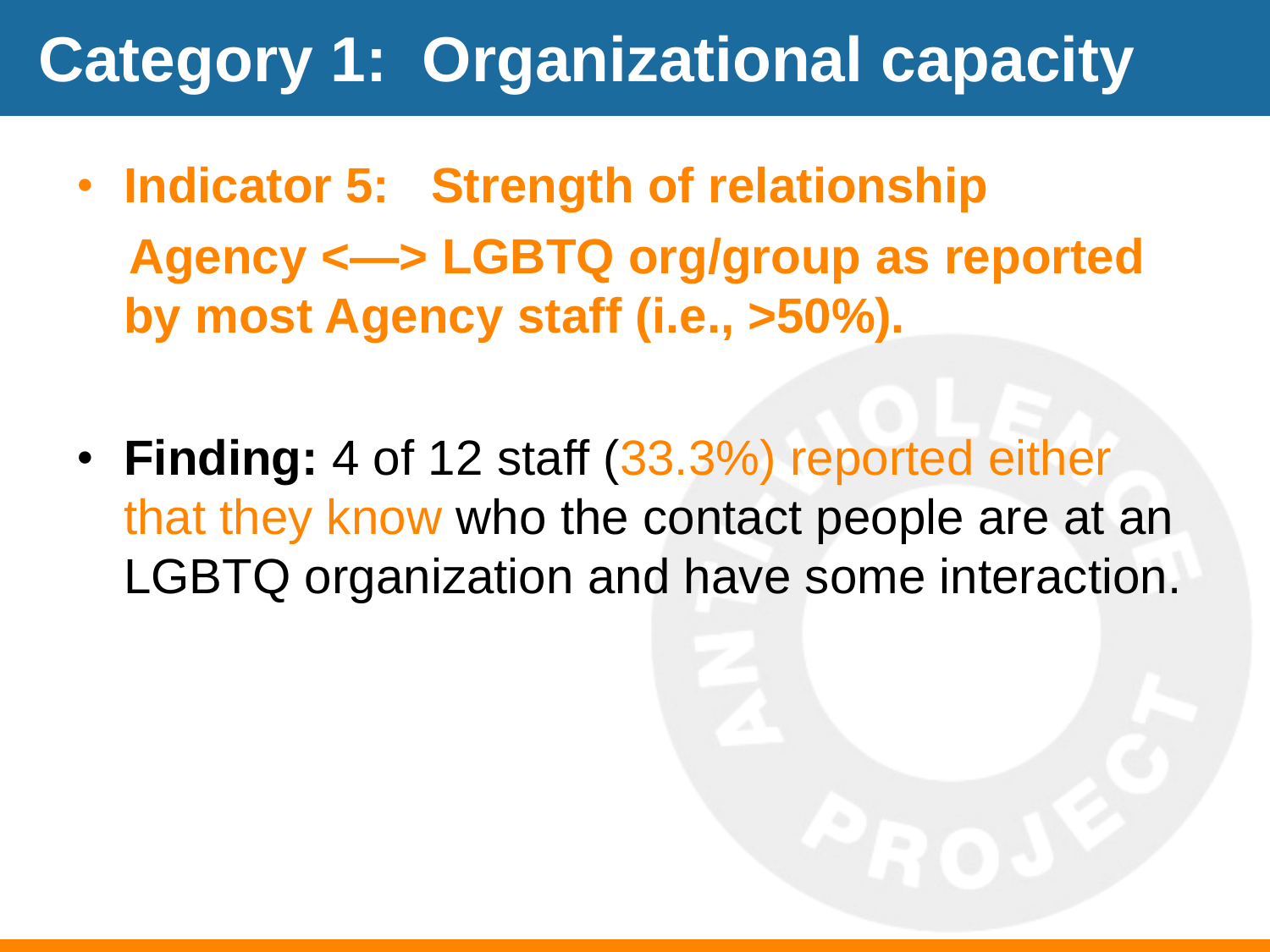## **Category 2: Organizational Culture**

- **Indicator 6: Agency has written nondiscrimination and anti-harassment policy that includes:**
	- **1) sexual orientation,**
	- **2) gender identity, and**
	- **3) gender expression.**
- **Finding:** Agency has written nondiscrimination and anti-harassment policy that includes 1) sexual orientation and 2) gender identity. It does not include 3) gender expression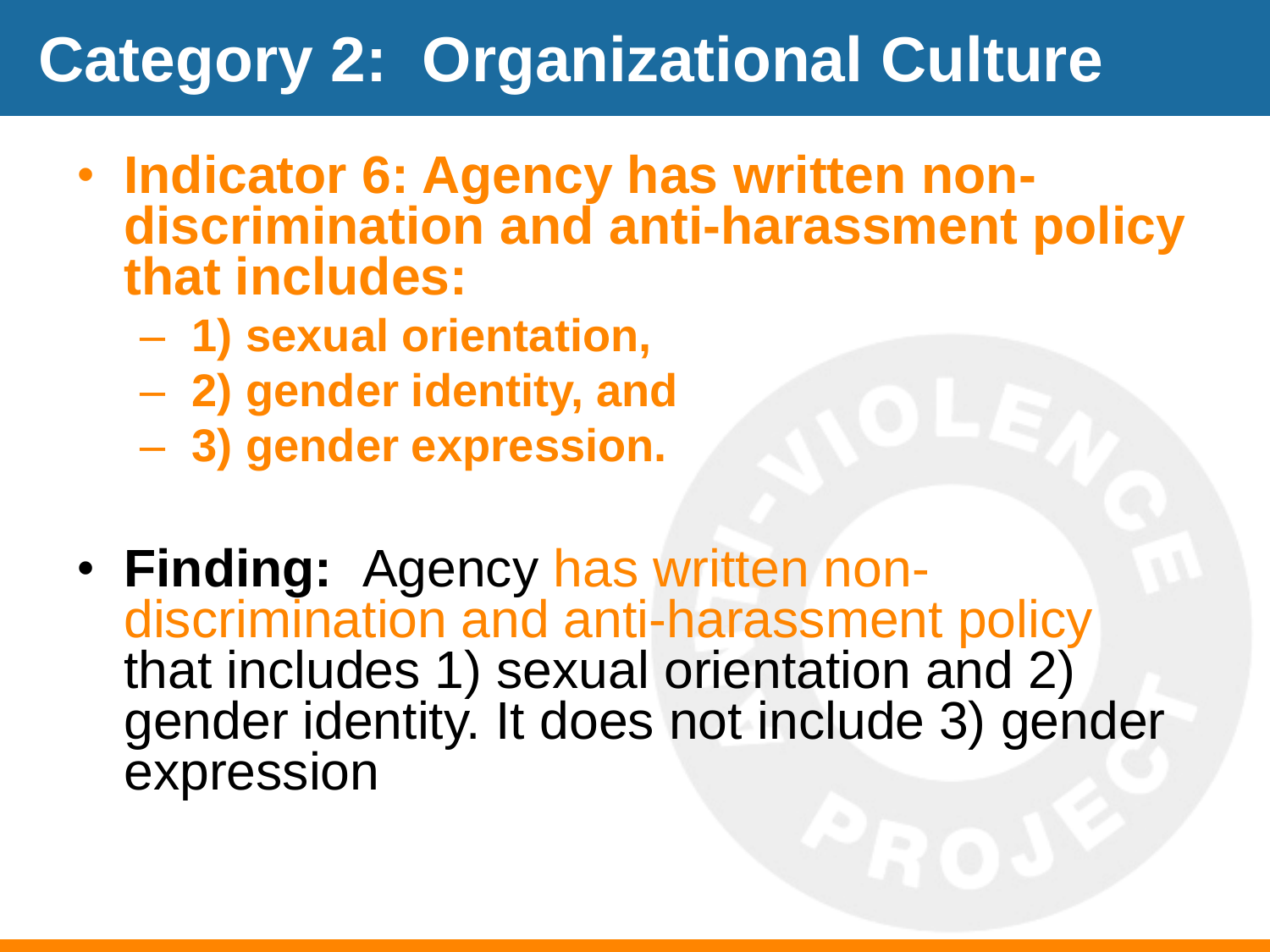## **Category 3: Outreach**

- **Indicator 11: Agency has annual LGBTQ-specific outreach plan.**
- **Finding:** Agency did not have a written outreach plan with details on outreach to LGBTQ communities on domestic violence and/or sexual violence, including:
	- (1) outreach activities to be done,
	- (2) where activities will be conducted,
	- (3) when they will be conducted, and
	- $-$  (4) with whom.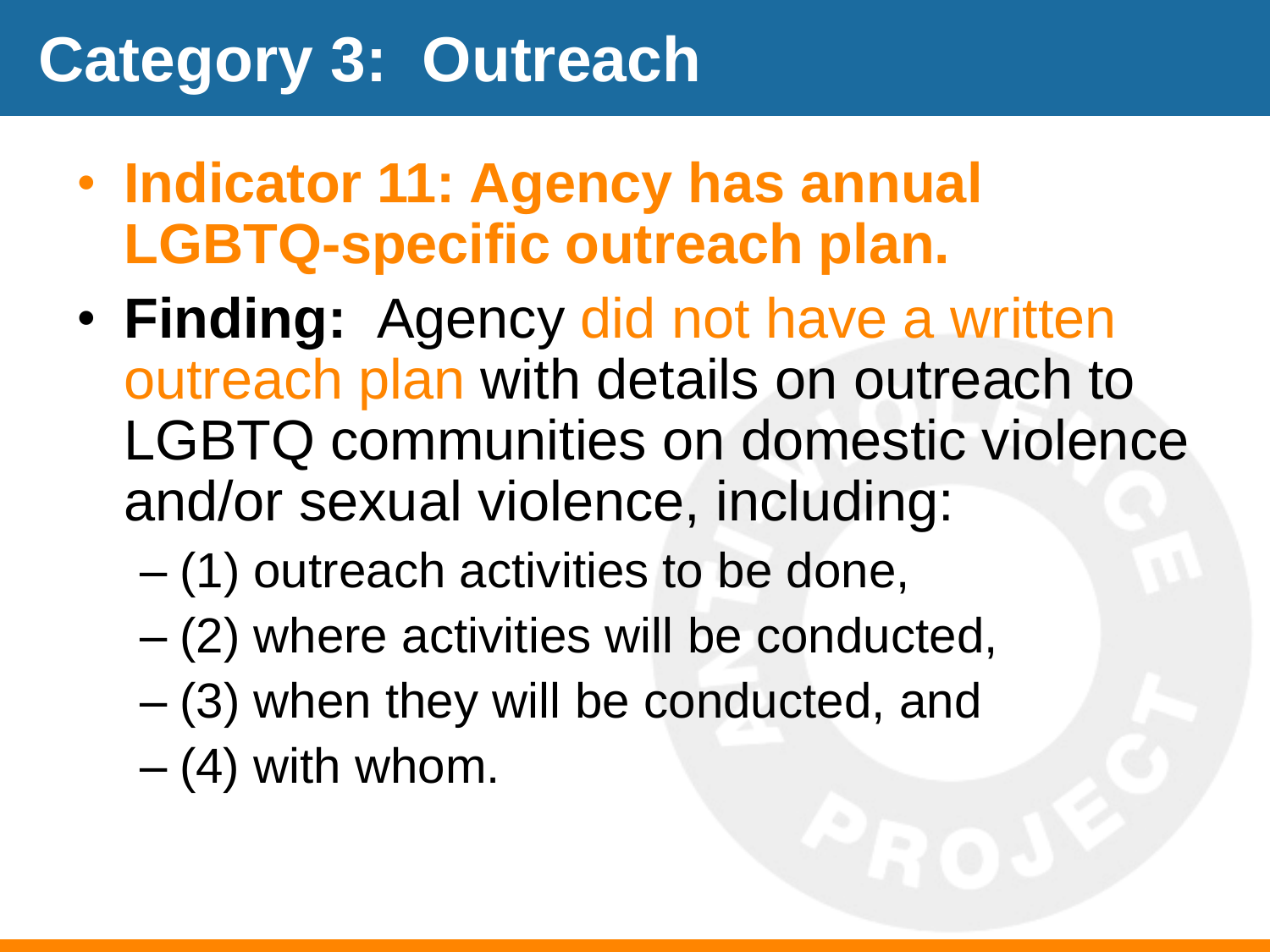## **Category 4: Service delivery**

- **Indicator 17: LGBTQ survivors reporting that they are 'somewhat' or 'very satisfied' with how the Agency addressed their needs in counseling. Current agency staff reporting that they address LGBTQ specific needs in counseling.**
- **Finding:** 3 of 5 staff said Agency did work with LGBTQ survivors and address specific needs in counseling.
	- 1 of 5 staff said this work was not done.
	- 1 of 5 staff did not know.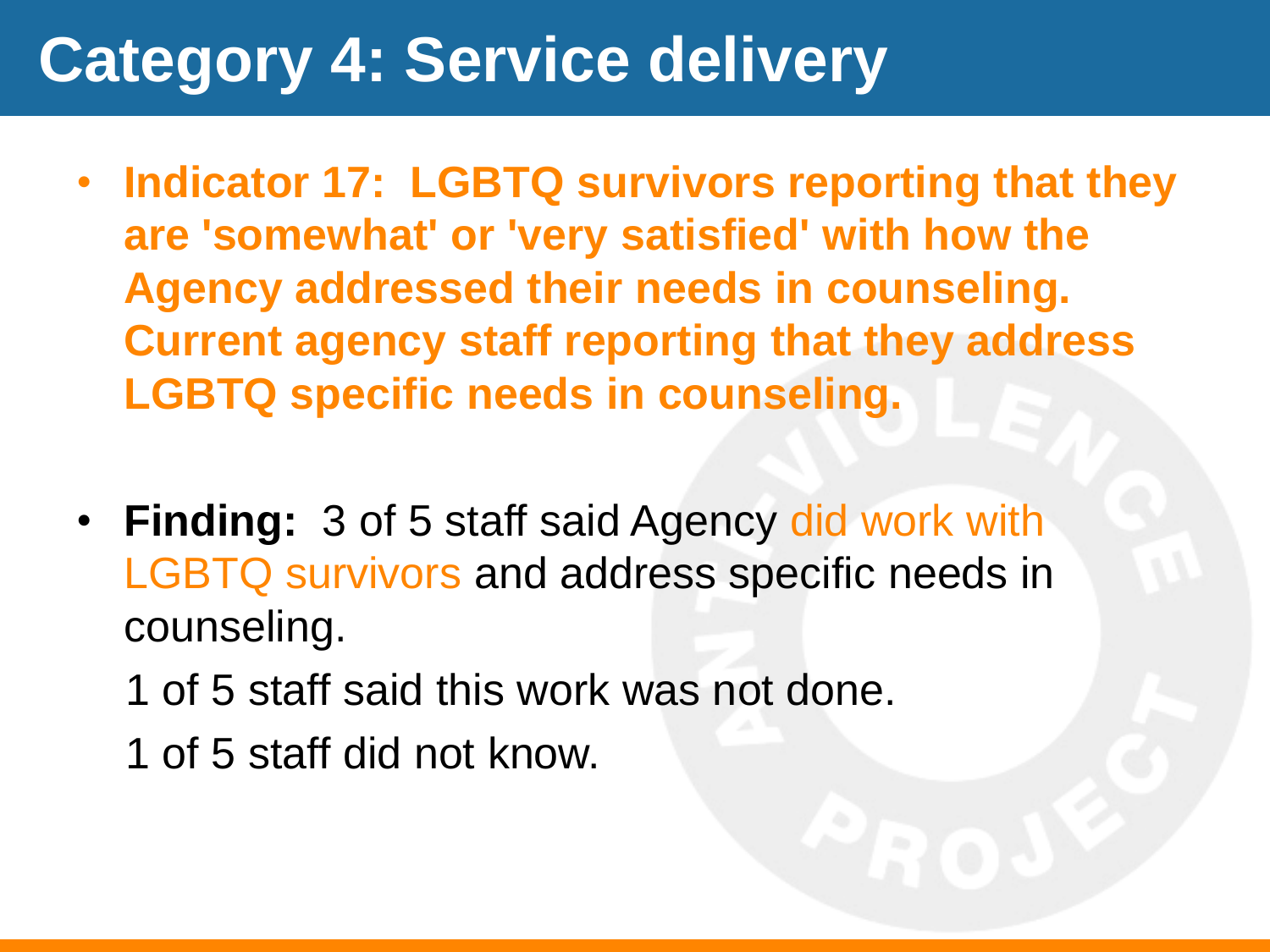## **Category 5: Advocacy**

• Indicator 24: Current Agency staff reporting that Agency has worked with a) police, b) courts, c) prosecutors and d) victims' advocates in criminal justice system to address barriers for LGBTQ survivors in the last 12 months.

#### • **Finding:**

- 11 of 16 staff (68.8%) reported that Agency has worked with all of the above.
- 3 of 16 staff (18.8%) reported that the Agency has worked with two of the above.
- Remaining 2 staff did not know.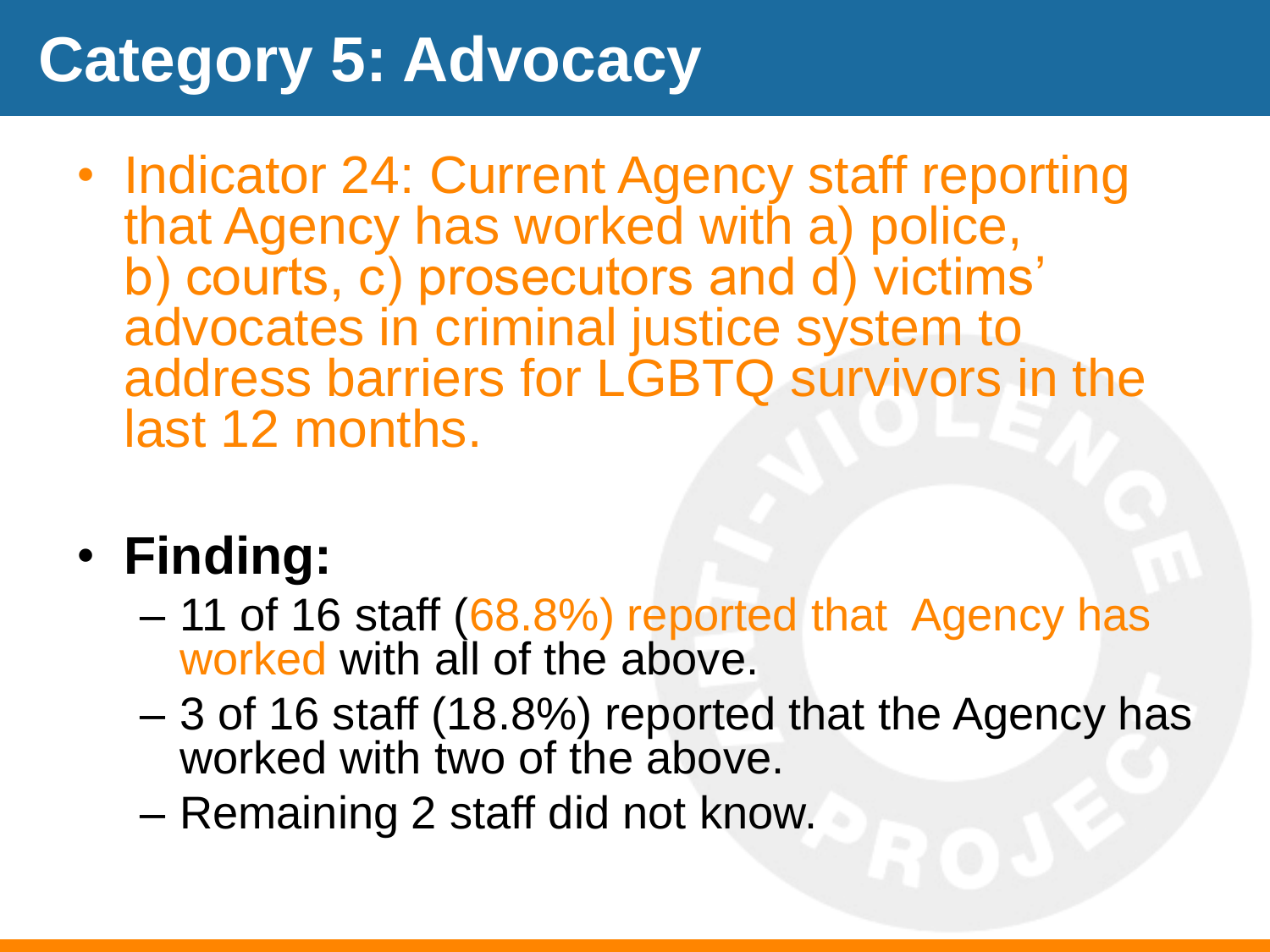## **Where we are going**

• TTA ongoing – a needs assessment has been done and TTA is being provided

• Annual evaluation begins in May 2013 – August 2013 to determine if TTA results in any changes to baseline. We'll present information on results in the Fall of 2013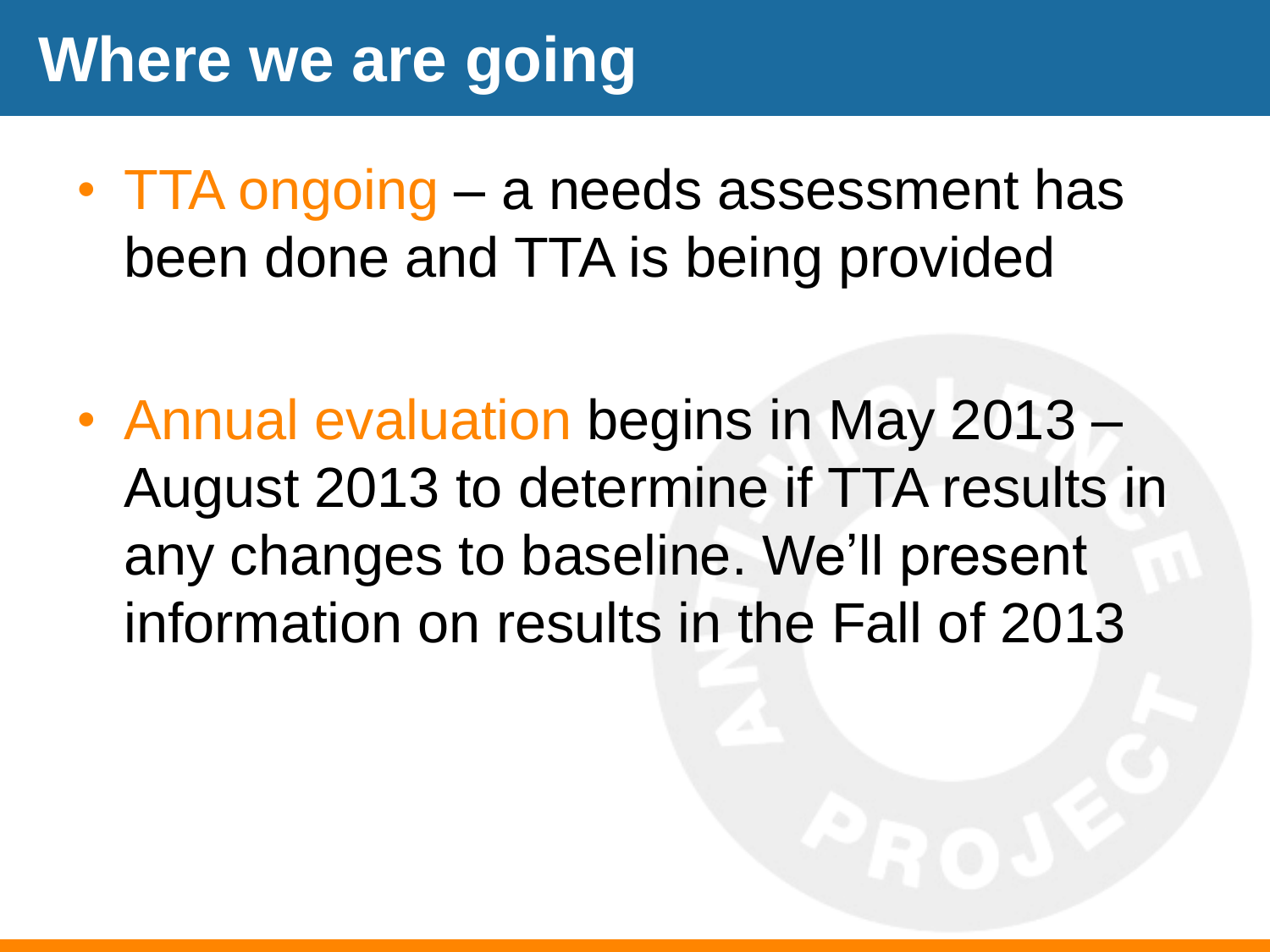## **How you can get involved**

Use this project to think about creating an LGBTQ inclusive environment in each organization you work with

> 1.855.AVP.LGBT (1-855- 287-5428) or info@ncavp.org

> > Connect to LGBTQ organizations in your area (TTA Center can point you in the right direction)

Look for future webinars or conference workshops about this project

Contact our OVW-funded LGBTQ TTA Center for training or technical assistance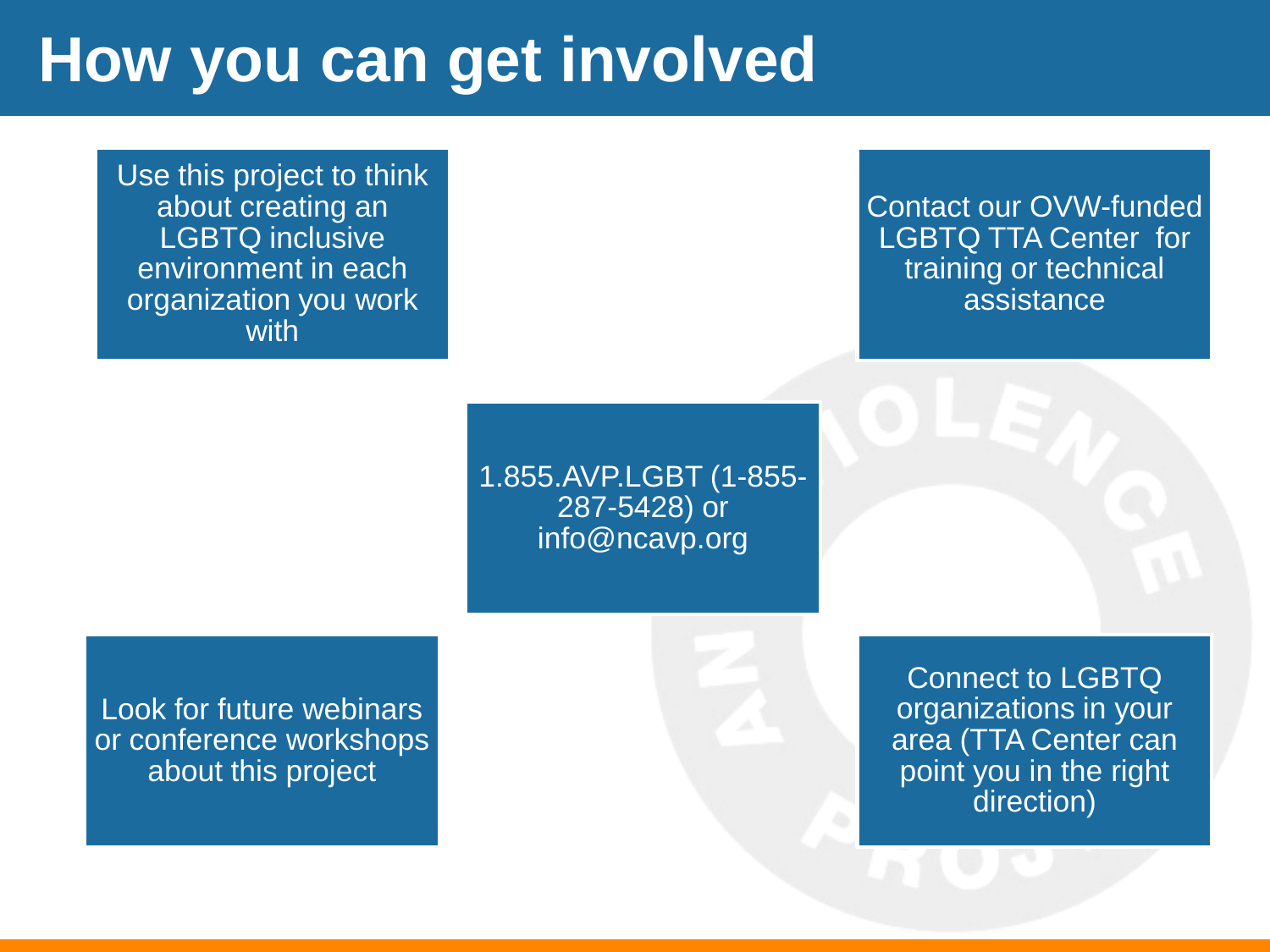## **Q & A / Feedback**

- Questions?
- Feedback?

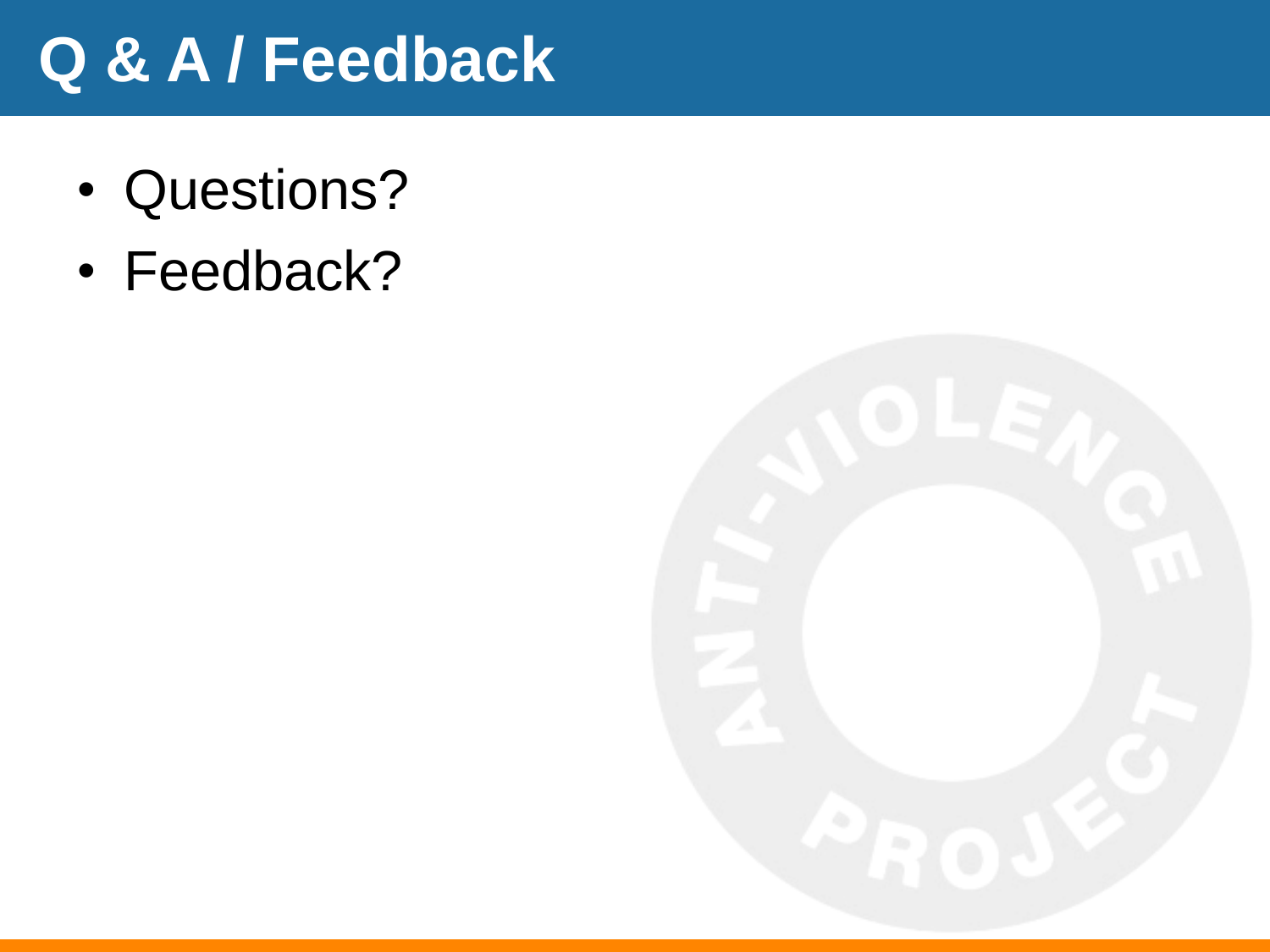

## **Join our list serve!**

## Get tips, information and resources on LGBTQ anti-violence work!

# Join NCAVP's national technical assistance list serve for current and potential OVW grantees.

For more information contact: **[info@ncavp.org](mailto:info@ncavp.org)**